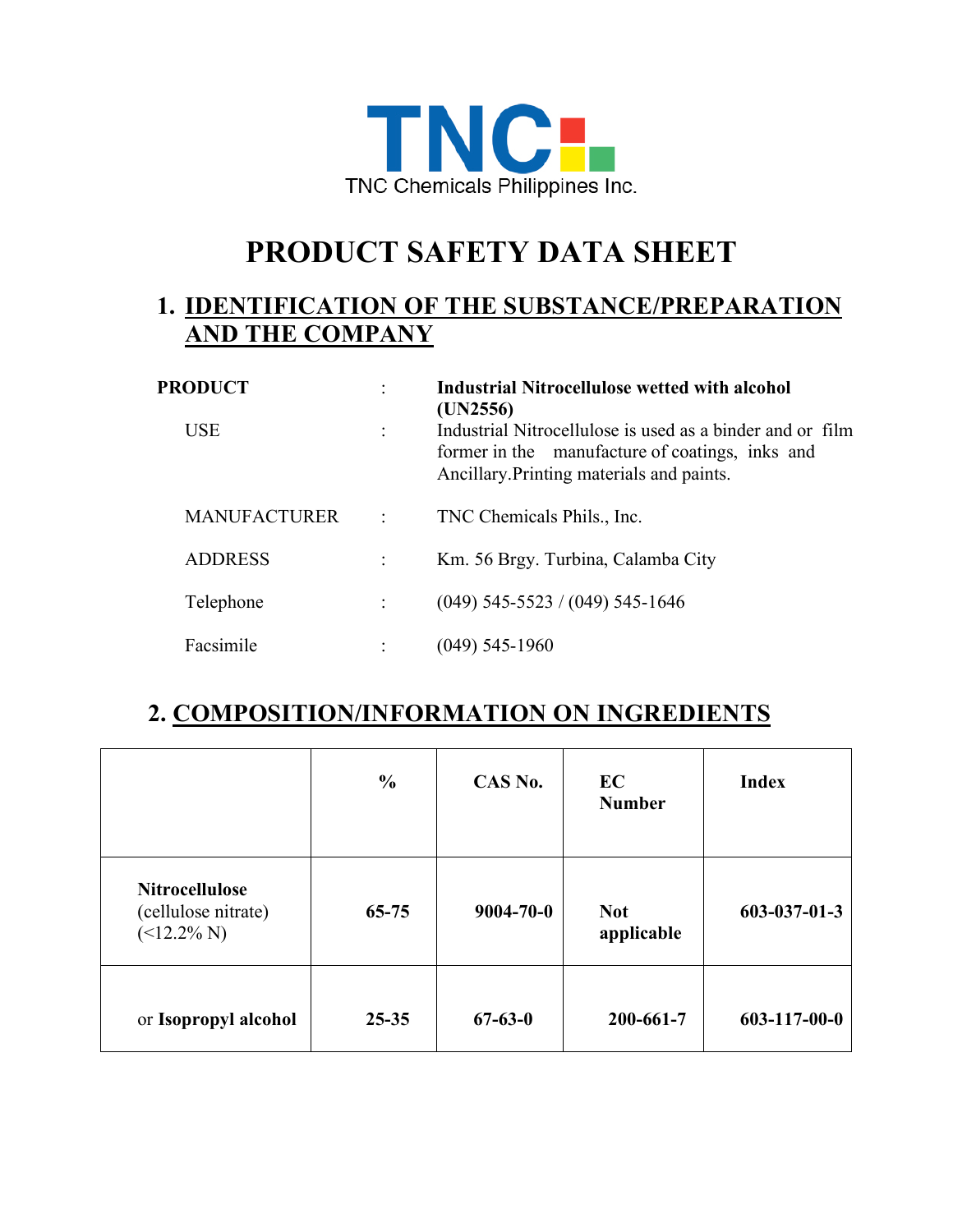|                                                                | <b>HAZARD</b><br><b>SYMBOL</b> | <b>R PHASES</b>                                                                                                   |
|----------------------------------------------------------------|--------------------------------|-------------------------------------------------------------------------------------------------------------------|
| <b>Nitrocellulose</b><br>(cellulose nitrate)<br>$($ < 12.2% N) | F                              | <b>R11 HIGHLY FLAMMABLE</b>                                                                                       |
| Isopropyl alcohol                                              | F, Xi                          | <b>R11 Highly flammable</b><br><b>R36 Irritating to eyes</b><br>R67 Vapours may cause drowsiness<br>and dizziness |

# **3. HAZARDS IDENTIFICATION**

Nitrocellulose can be ignited by flame, heat, shock, impact, friction, sparks or static electricity. Burning nitrocellulose will produce toxic fumes.

## **4. FIRST-AID MEASURES**

| Inhalation of Vapour &<br><b>Materials of Combustion:</b> | Remove to fresh air.<br>If not breathing, give artificial respiration.<br>If breathing is difficult, give oxygen.<br>Call a physician.                      |
|-----------------------------------------------------------|-------------------------------------------------------------------------------------------------------------------------------------------------------------|
| <b>Skin Contact:</b>                                      | Immediately flush skin with plenty of water.<br>Remove contaminated clothing.<br>Call a physician if irritation persists. Wash clothing before<br>re-use.   |
| <b>Eye Contact:</b>                                       | Immediately flush eyes with an eye-wash-solution or<br>plenty of water, holding the eyelids apart, for at least 10<br>minutes.<br>Call a physician.         |
| <b>Ingestions:</b>                                        | Do not induce vomiting.<br>Give large quantities of water.<br>Never give anything by mouth to an unconscious<br>person<br>Get medical attention immediately |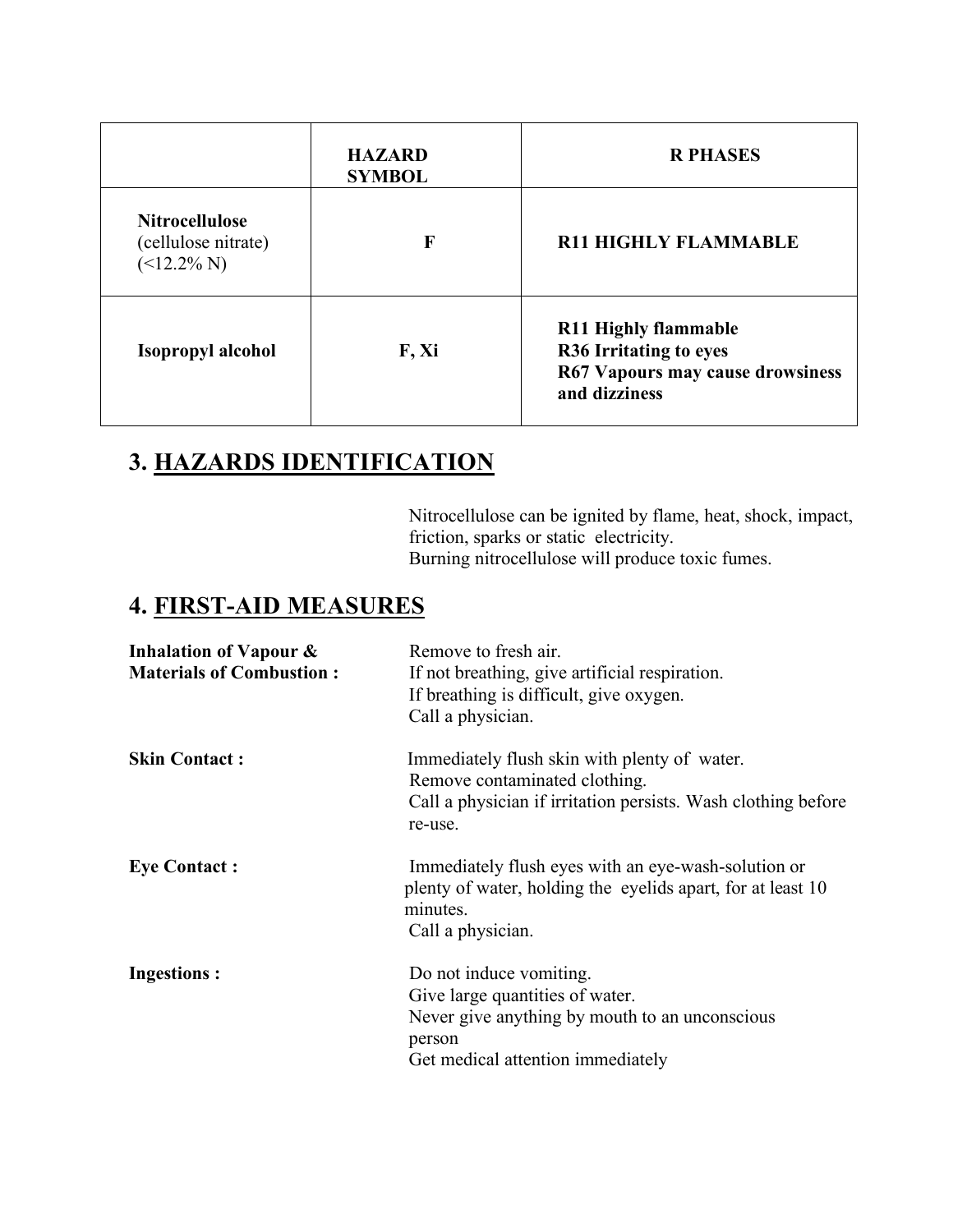## **5. FIRE-FIGHTING MEASURES**

Burning nitrocellulose can only be extinguished by large quantities of water applied as mist or spray. Drum lids can be blown off. Fumes emitted from burning nitrocellulose may contain toxic gases. Fire-fighters must work from the windward side and should be equipped with self-contained breathing apparatus to protect against potentially toxic and irritating fumes. After the fire is extinguished material may be unstable and could re-ignite by itself. Therefore ensure residential material is thoroughly wetted.

#### **6. ACCIDENTAL RELEASE MEASURES (SPILLAGES)**

Remove sources of ignition. No smoking! Ensure sufficient ventilation or fresh air. Avoid contact with eyes or skin. Avoid inhalation of vapours. Wear suitable protective equipment/clothing. Check with the PPE manufacturer. Tools used with nitrocellulose should be non-ferrous materials such as copper or brass or wood i.e. nonsparking. Spilled nitrocellulose must be thoroughly wetted with plenty of water, swept up carefully and kept in tightly closed watertight container. Prevent spilled nitrocellulose from contaminating water courses, sewers, soil or vegetation.

## **7. HANDLING & STORAGE**

**Handling** Keep away from flame, heat, shock, impact friction, sparks or static electricity.

Do not allow wetted nitrocellulose to dry out.

Ensure adequate ventilation.

NC in drums: Do not drop, slide, roll or bang the drums

Pull polyethylene liner, if present, carefully down over the outside of the Container. Ensure package is completely grounded /earthed during emptying.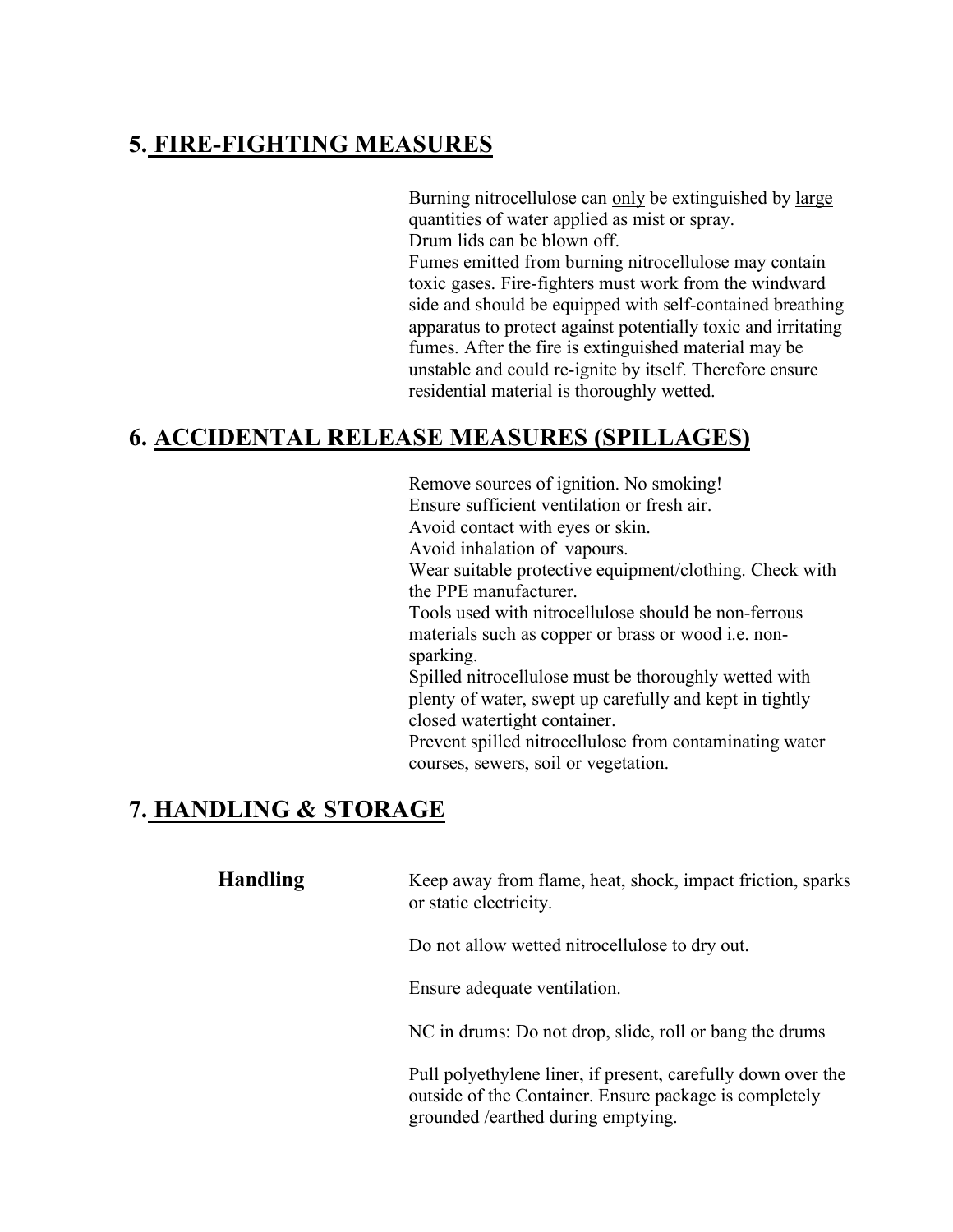|                | Tools used with nitrocellulose should be of non-ferrous<br>materials such as copper, brass or wood. Tools made of<br>plastic material must not be used because of their tendency<br>to produce static electricity.<br>Avoid contact with strong alkaline and acidic materials,<br>amines or oxidizing agents.<br>Keep quantity of product in the processing area to a<br>minimum. This would not be expected to exceed the<br>amount necessary for one shift. |
|----------------|---------------------------------------------------------------------------------------------------------------------------------------------------------------------------------------------------------------------------------------------------------------------------------------------------------------------------------------------------------------------------------------------------------------------------------------------------------------|
| <b>Storage</b> | Store in a cool and well ventilated place appropriate to the<br>packaging material.                                                                                                                                                                                                                                                                                                                                                                           |
|                | Keep in original containers. Maximum recommended<br>continuous storage Temperature is 40°C.                                                                                                                                                                                                                                                                                                                                                                   |
|                | Keep away from heat including direct sunlight, flame or<br>any source of ignition.                                                                                                                                                                                                                                                                                                                                                                            |
|                | Nitrocellulose is not to be stored together with<br>incompatible materials for instance strong alkaline and<br>acidic materials, amines or oxidizing agents.                                                                                                                                                                                                                                                                                                  |
|                | Rotate inventory on a "First in/first out" basis.<br>The recommended shelf life of two years from month of<br>manufacture, for unopened packages,<br>should not be<br>exceeded.                                                                                                                                                                                                                                                                               |
|                | Once a package has been opened, the entire contents<br>should be used as quickly as possible.                                                                                                                                                                                                                                                                                                                                                                 |

Do not open or empty containers within the storage area.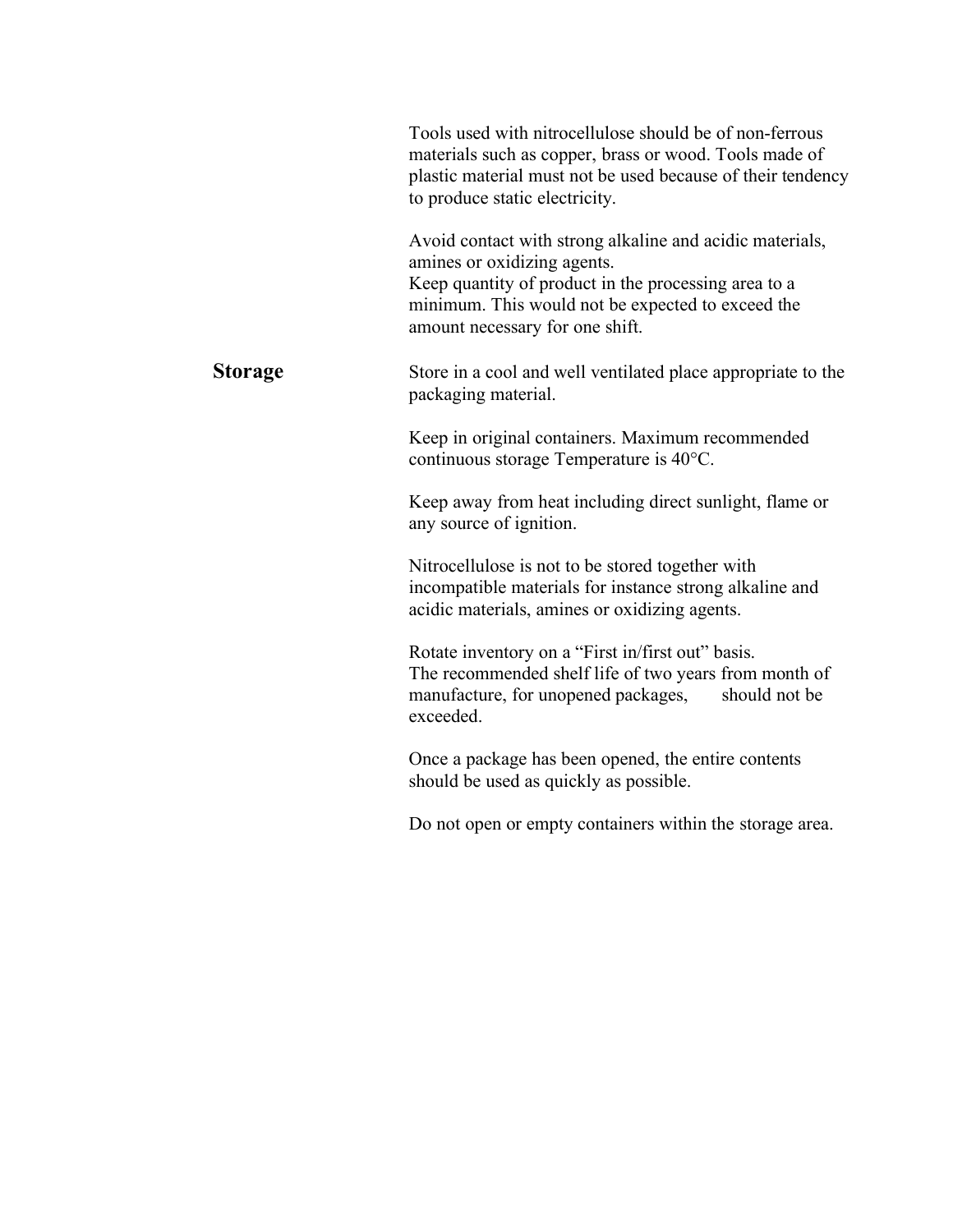## **8. EXPOSURE CONTROLS/PERSONAL PROTECTION**

#### **Exposure Limits:**

|                   | <b>Long Term Exposure</b><br>Limit<br>$(8 \text{ hour TWA}) \text{ mgm}^{-3}$ | <b>Short Term Exposure Limit</b><br>$(15 \text{ min ref})$ mgm <sup>-3</sup> |
|-------------------|-------------------------------------------------------------------------------|------------------------------------------------------------------------------|
| Isopropyl alcohol | 999                                                                           | 1250                                                                         |

Concentration of solvent in the workplace atmosphere should be monitored. Ensure good ventilation or use local exhaust to maintain ambient vapor concentrations below the exposure limits.

#### **Employee Protection Recommendations**

# Respiratory Protection: -Where suitable engineering controls are not fitted or are inadequate wear suitable respiration equipment e.g. an approved organic vapour respirator. Hand protection: -Wear solvent resistant gloves. Butyl rubber has been shown to be effective against heavy exposure to both IPA and ethanol, with a breakthrough time in excess of 8 hours. Eye protection: -Protective goggles and/or full shield. Skin protection:

-Non-flammable, antistatic protective clothing antistatic. It should be noted that glove performance can vary widely and it is recommended that appropriate advice on the selection of gloves and other PPE is obtained from the PPE manufacturer.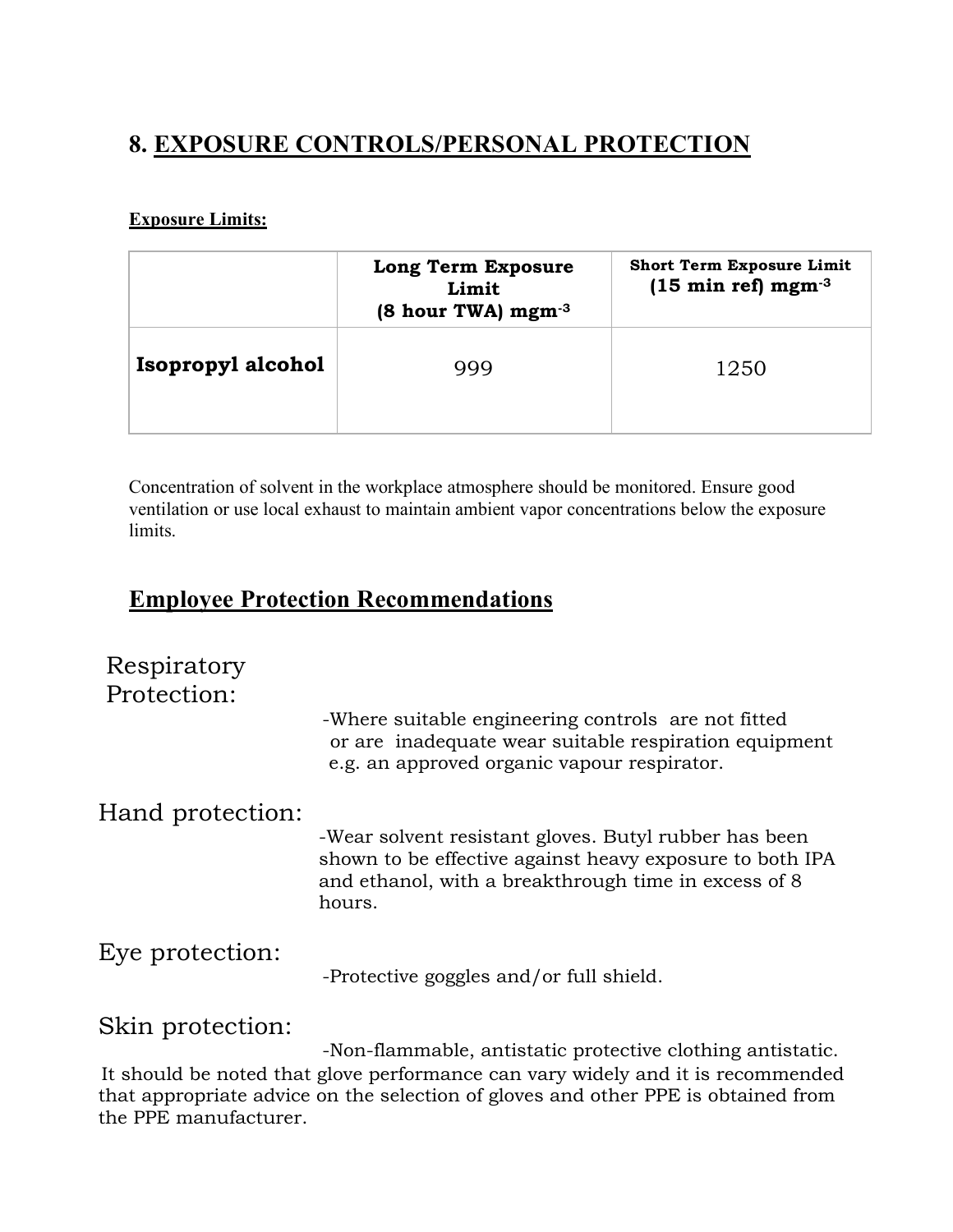# **9. PHYSICAL AND CHEMICAL PROPERTIES**

| Form                |                | Fibrous                                                                                              |
|---------------------|----------------|------------------------------------------------------------------------------------------------------|
| Colour              |                | white to off white                                                                                   |
| Odour               |                | of wetting alcohols                                                                                  |
| Bulk density        |                | 500-600 Kg/m3                                                                                        |
| Specific Gravity    |                | 1.4 (Solvent Damped)                                                                                 |
| Solubility in water | $\mathbb{R}^2$ | NC is soluble in esters, ketones<br>and glycol ethers.<br>Alcohols are completely miscible in water. |

Decomposition Temperature : higher than 180°C

# **10. STABILITY AND REACTIVITY**

| Stability                              | Stable under recommended storage and<br>handling<br>conditions.                                                                                                            |
|----------------------------------------|----------------------------------------------------------------------------------------------------------------------------------------------------------------------------|
| Conditions to Avoid:                   | Avoid exposure to heat, shock and friction.<br>Stability decreases and deterioration starts<br>increasing temperatures.<br>with<br>Observe recommended storage conditions. |
| Materials to Avoid:                    | Nitrocellulose decomposes when in contact<br>with strong Alkaline and acidic materials,<br>amines or oxidizing agents.                                                     |
| Hazardous<br>Decomposition<br>Product. | $CO1CO2$ , oxides of nitrogen and their<br>potentially toxic fumes                                                                                                         |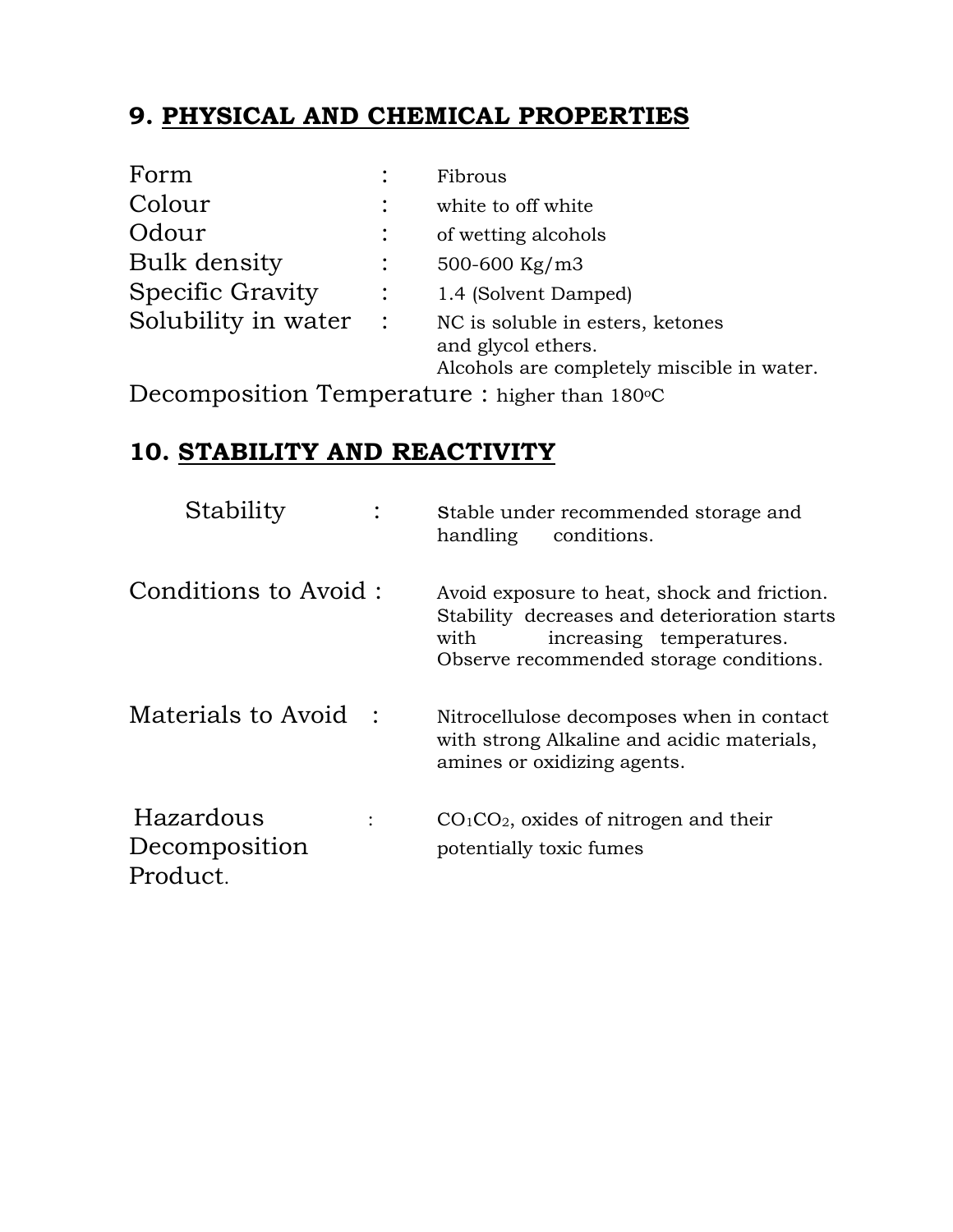# **11. TOXICITY DATA**

Nitrocellulose has been in use for many years with no evidence of adverse effects. The toxicity is dependant on the wetting agent.

|                      | Isopropanol    | <b>Nitrocellulose</b> |
|----------------------|----------------|-----------------------|
| Oral LD50, Rat       | 5045           | $> 5000$ mg/kg        |
| Inhalation LD50, Rat | 16,000 ppm 8hr |                       |
| Dermal Rabbit        | $12800$ mg/kg  |                       |
| Eye Contact          | Irritant       | Not Irritating        |
| Skin Contact         | Irritant       | Not Irritating        |

# **12. ECOLOGY DATA**

There is no evidence to suggest that nitrocellulose has any detrimental effect on the environment.

# **13. DISPOSAL CONSIDERATIONS**

## **Product disposal**

It is recommended that small quantities of nitrocellulose should be dissolved prior to destruction as waste NC-lacquer.

Alternatively destroy by burning small quantities outside at a safe place in an open fire under competent control. Ignite remotely.

Waste disposal should be in accordance with national, state and local environmental regulations.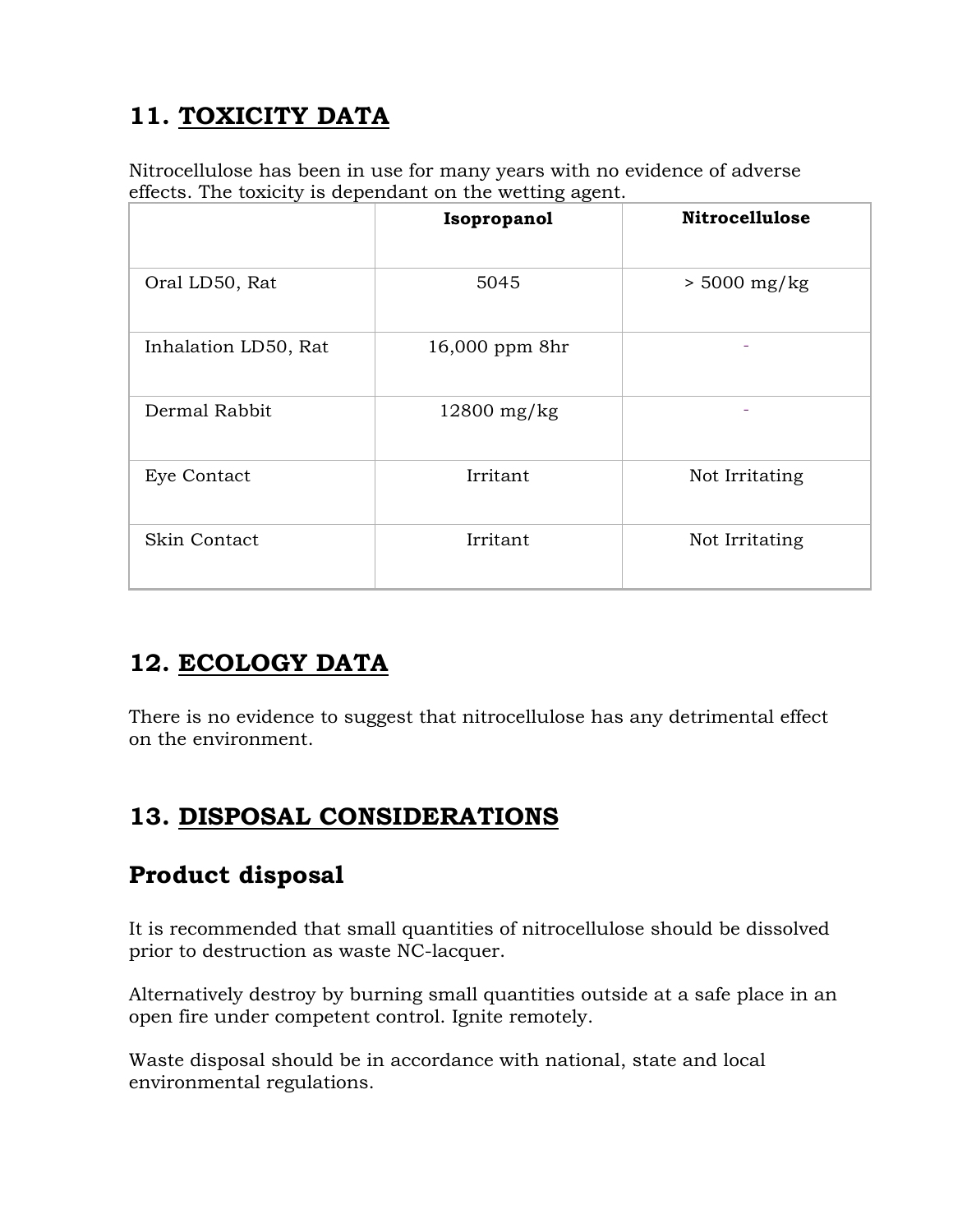# **Container disposal**

Empty container retains hazardous residue. Observe all label precautions. Keep away from heat, sparks and flames. Do not weld or use cutting torch on or near container (for NC in drums).

Do not distribute, make available, furnish or re-use empty container except for storage and shipment of original product.

Remove all hazardous residue from container eg. Wiping with damp rag: cleaning should include inside of lid and closure ring (for NC in drums).Dispose of rag as for spilled nitrocellulose.

Remove or erase all labels. Then offer container for recycling/reconditioning or puncture or otherwise destroy empty container and dispose of in facility permitted for non hazardous waste.

# **14. TRANSPORT INFORMATION**

| <b>Proper Shipping Name</b>    | UN No. | <b>Packing Groups</b> | <b>Hazard Class</b> |
|--------------------------------|--------|-----------------------|---------------------|
| Nitrocellulose with<br>alcohol | 2556   |                       |                     |

| ADR/RID                        |                                                 |                               |                  |                            |  |  |
|--------------------------------|-------------------------------------------------|-------------------------------|------------------|----------------------------|--|--|
| <b>Proper Shipping Name</b>    | <b>Substance</b><br>Identification<br><b>No</b> | <b>Hazard</b><br><b>Class</b> | Packing<br>Group | Classifi<br>cation<br>Code |  |  |
| Nitrocellulose<br>with alcohol | 2556                                            | 4.1                           | Н                |                            |  |  |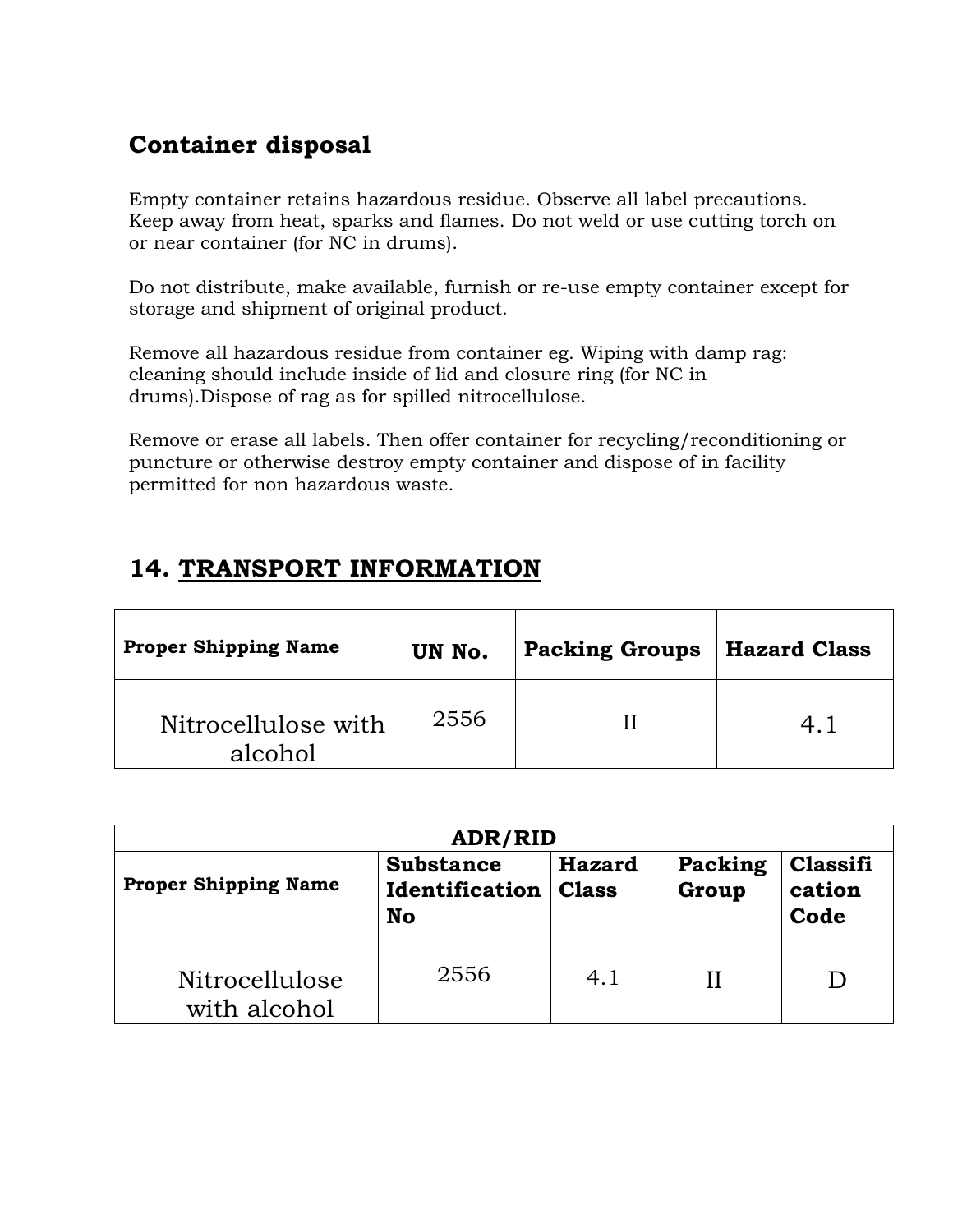| <b>IATA/IMDG</b>                                                                                                             |      |  |     |    |  |  |
|------------------------------------------------------------------------------------------------------------------------------|------|--|-----|----|--|--|
| Packing<br><b>Marine</b><br><b>Hazard</b><br><b>Proper Shipping Name</b><br>Group<br>Pollutan<br><b>Class</b><br>UN No.<br>τ |      |  |     |    |  |  |
| Nitrocellulose<br>with alcohol                                                                                               | 2556 |  | 4.1 | No |  |  |

# **15. REGULATORY INFORMATION**

## ISOPROPANOL WET

| EEC Classification :  | Flammable, irritant                                                                                                                                                                                                                                                                                                                                                                     |
|-----------------------|-----------------------------------------------------------------------------------------------------------------------------------------------------------------------------------------------------------------------------------------------------------------------------------------------------------------------------------------------------------------------------------------|
| Hazard Symbol         | F: Hazard description: highly flammable<br>Xi: Hazard description: irritant                                                                                                                                                                                                                                                                                                             |
| <b>Risk Phrases</b>   | R <sub>11</sub> Highly Flammable<br>R <sub>36</sub> Irritating to eyes<br>R67 Vapours may cause drowsiness and<br>dizziness                                                                                                                                                                                                                                                             |
| <b>Safety Phrases</b> | S7: Keep Container tightly closed<br>S16: Keep away from Sources of<br>Ignition - No Smoking.<br>$S24/25$ : Avoid contact with skin and eyes<br>S26: In the case of contact with eyes, rinse<br>Immediately with plenty of water and<br>seek medical advice.<br>S33: Take Precautionary Measures Against<br>Static Discharge<br>S37/39: Wear Suitable Gloves and<br>Eye/Face Protection |